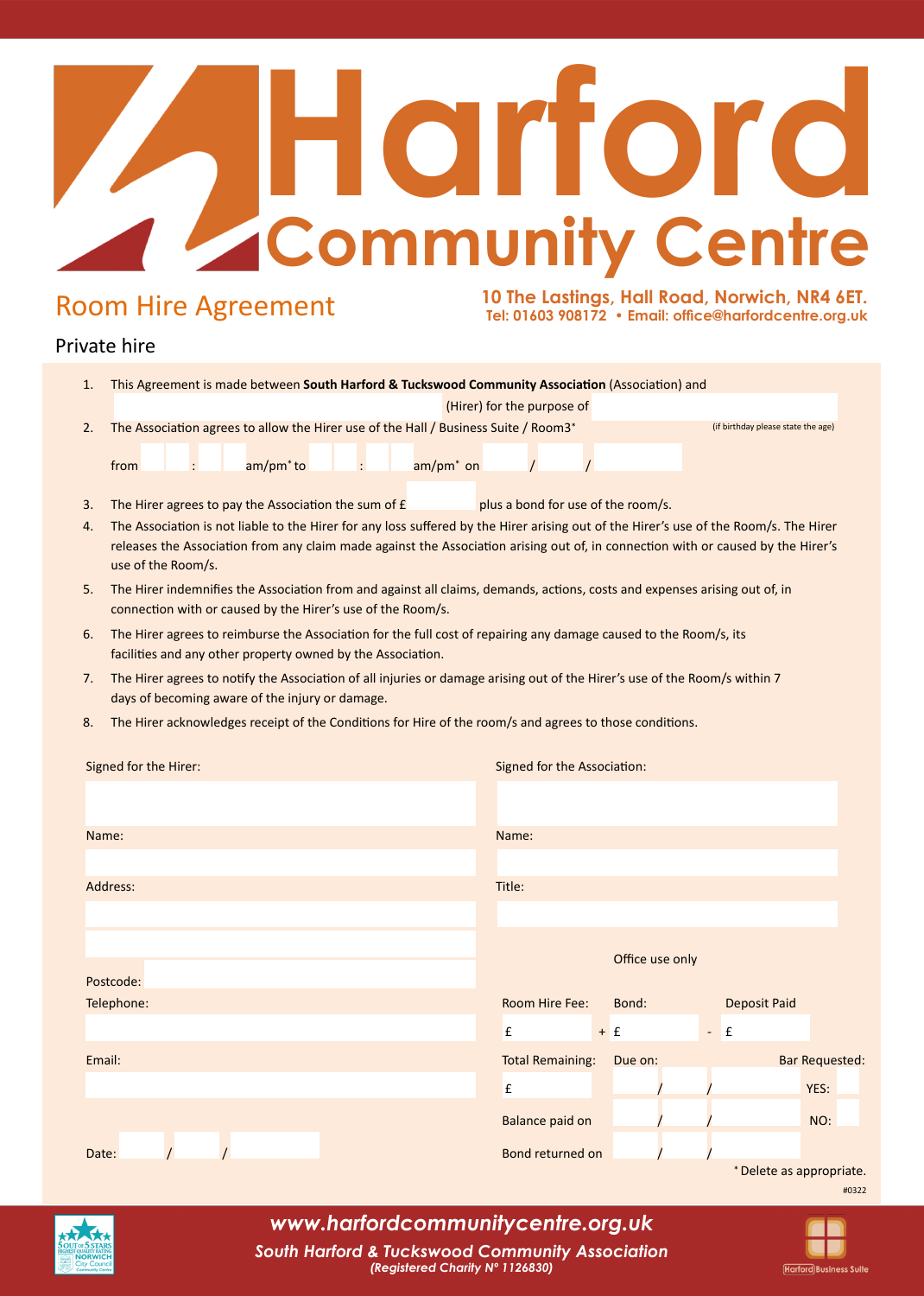

**10 The Lastings, Hall Road, Norwich, NR4 6ET. Tel: 01603 908172 • Email: office@harfordcentre.org.uk**

# Private Hire Prices

Children's Party 1 - 12 years

£45.00\* for up to 3 hours additional hours £10.00 per hour

Children's Party 13 - 17 years

£70.00\* for up to 4 hours additional hours £12.50 per hour

Other Parties# No 18/19/20 Birthdays

£100.00\* for up to 5 hours additional hours £15.00 per hour

\*A £50.00 refundable bond will be charged. NB: #Alcohol is only allowed via our approved supplier, there will be an additional licence and setup fee of £50.00

## Approved supplier contact details:

Millan's Mobile Bar Hire

07551 226054

www.millansevents.co.uk

Based in Norwich, our rustic mobile bar hire is FREE of charge, however there is a minimum  $£50$  refundable $^{\circ}$  deposit to secure the booking!

<sup>olf</sup> the bar takes over £550 we'll refund your deposit back to you, making your bar hire completely FREE.

Cash Bar

For this service the bar will be run like a regular bar. i.e. guests will pay by either cash or card at each visit as you would in your local pub.



*www.harfordcommunitycentre.org.uk*

#0422

**Harford Business Suite**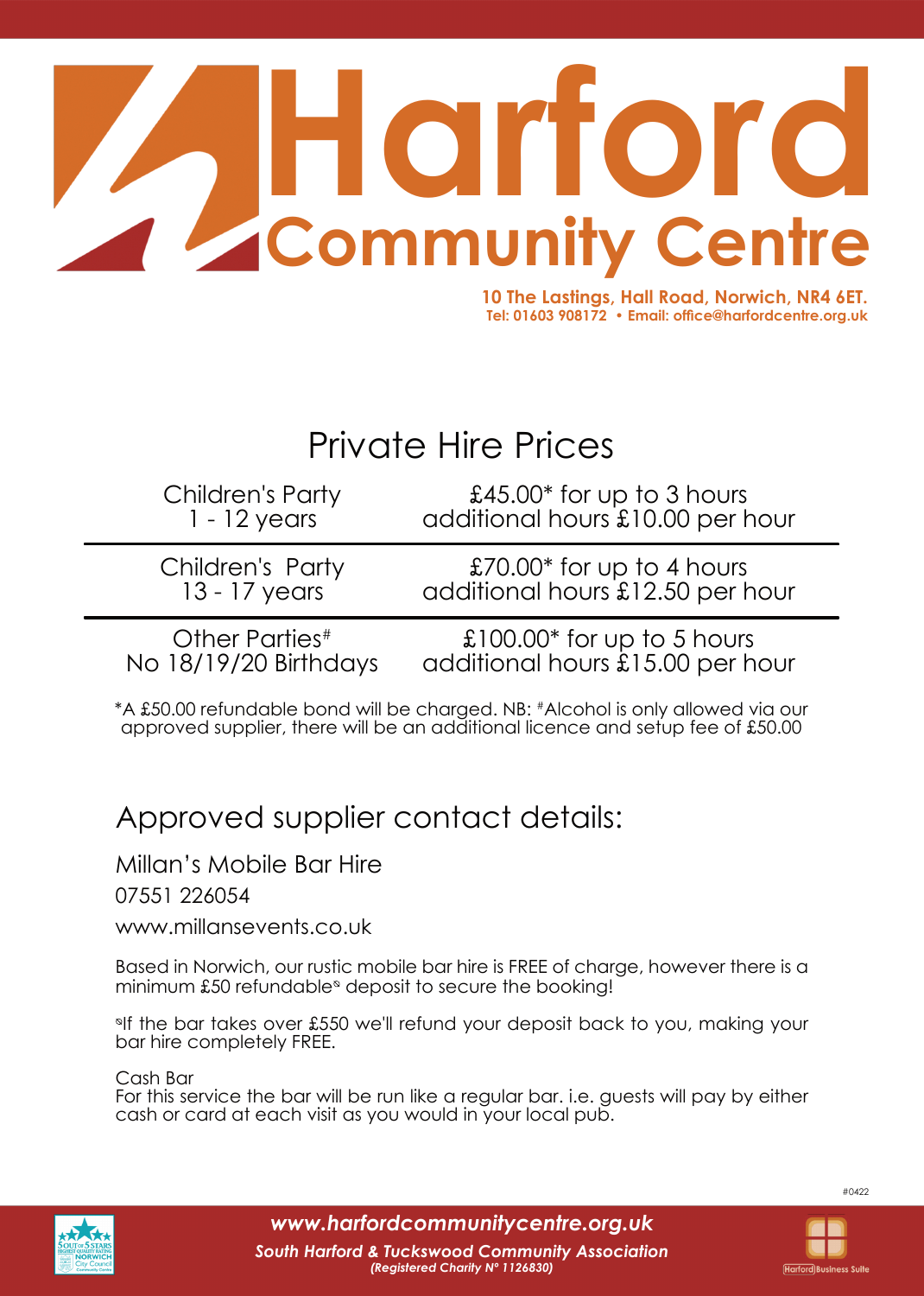# **Commun Harford**

**10 The Lastings, Hall Road, Norwich, NR4 6ET. Tel: 01603 908172 • Email: office@harfordcentre.org.uk**

Harford Community Centre is a facility that is run entirely by volunteers with minimal paid assistance. In order to make the Centre available to all residents we keep our fees low. This places certain responsibilities on hirers as set out below. Please help us to keep the Centre clean and tidy.

The conditions laid out below are designed to enable us to comply with our legal obligations and offer a good service to all hirers. Where reference is made in the conditions to the "Association" this means members of the South Harford & Tuckswood Community Association.

We will contact you to arrange unlocking of the premises prior to the period of hire. If there are any problems please contact the Centre Manager.

#### **CONDITIONS OF HIRE**

The Hirer must not breach any of these Conditions of Hire.

#### PAYMENT

- a) Fees for the hire of the premises must be paid at least 1 calendar month in advance, in the case of on going use, by arrangement with the Centre Manager and shall be payable at the rate in force at the time of hire.
- b) In the event of a cancellation, the hiring fee will not be returned unless the cancellation is made more than 1 calendar month prior to the date on which the event was due to take place. A cancellation fee of £50 will be retained.
- c) Where a booking is cancelled by the Association for any reason beyond the hirer's control, the hiring fee and deposit will be refunded but the Association will not be responsible for or liable to pay any compensation.
- d) For private hire events a bond is payable 1 calendar month prior to the date of the event, which will be refunded within 7 days of the end of the period of hire, subject to the Centre having been left in a clean and tidy condition and the conditions of hire having been followed. At the end of the period of hire the hirer shall remove any litter or property belonging to the hirer or their agents and servants. The hirer will pay any expense incurred by the Association in removing such items or additional cleaning costs.

USE OF THE CENTRE

- a) No equipment shall be moved or removed from the premises except by arrangement with the Association.
- b) No nails, screws or pins or other objects shall be driven into or adhesives fixed to the walls, floors, ceilings, fixtures or fittings and no decoration of any kind shall be put up without the permission of the Association.
- c) The use of streamers, party poppers, confetti and similar items are not to be taken onto the decking area.
- d) The hirer or their agents and servants shall not alter or tamper with the heating and lighting systems of the Centre. Hirers are requested to turn off any switches at the end of their session that they turned on at the beginning.
- e) The hirer shall not sub-let any part of the premises.
- f) The hirer of the room/s and guests are confined to the room/s and its accompanying facilities, this does not extend to any other property owned by the Association.
- g) Guests are asked to park in the ADSA car park and to familiarise themselves with the terms and conditions of said car park; disabled parking outside the Centre is for blue badge holders only.
- h) Hirers are requested to keep the noise level, especially of live or recorded music, at a reasonably level in order to avoid disturbing nearby residents. Any amplified music must finish 30 minutes before the end of an evening hire period and the premises vacated by the agreed time. Failure to abide by this condition will result in the hirer losing his/her bond.
- i) Hirers should note the following: the maximum number of people allowed in the Hall is 140 and 40 people in the Business Suite and 20 in Room 3.
- j) No smoke machines are to be used in the Centre as this would result in the fire alarm being activated.

P.T.O.

**Harford Business Suite** 



*www.harfordcommunitycentre.org.uk*

*South Harford & Tuckswood Community Association (Registered Charity Nº 1126830)*